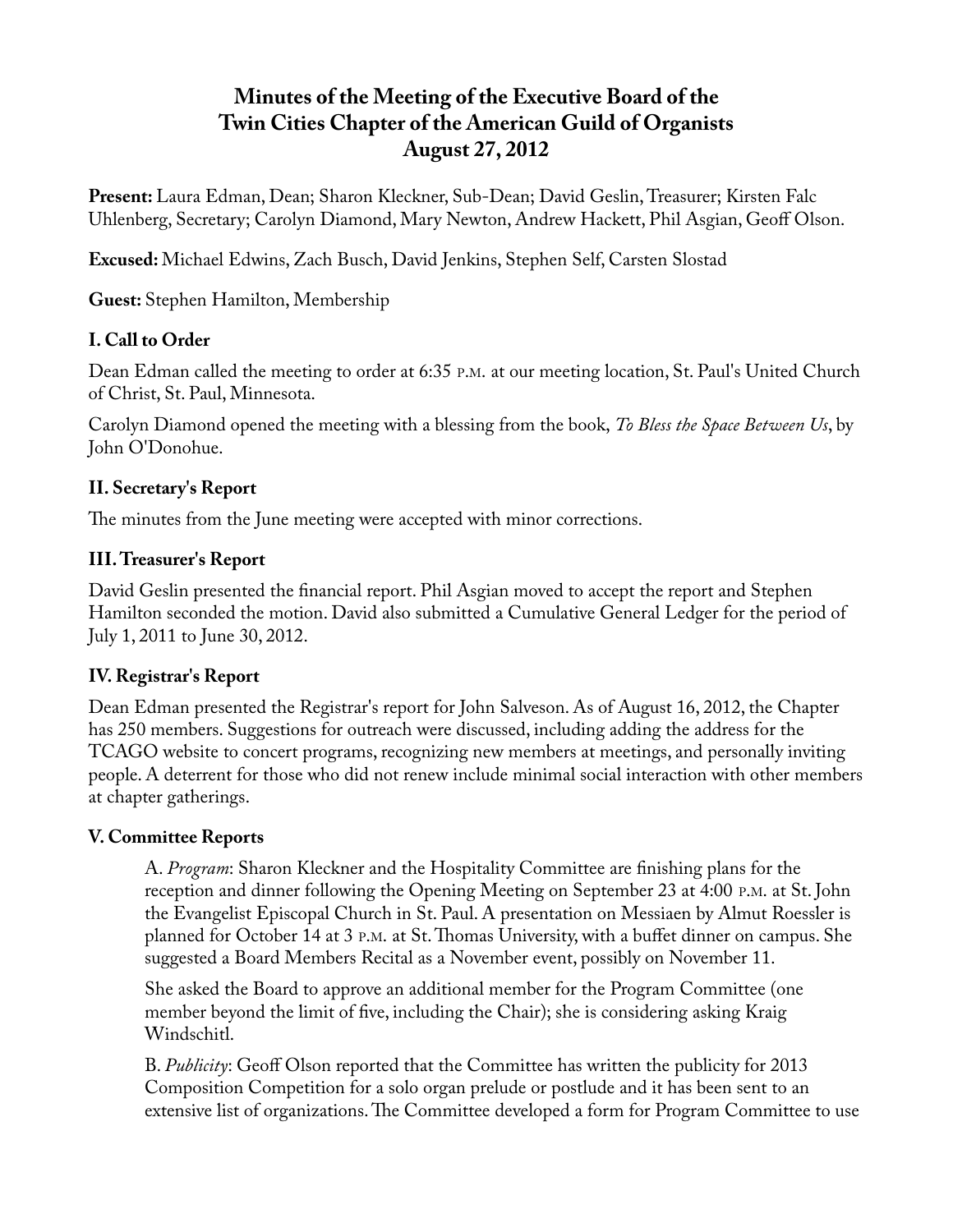for future publicity needs.

C. *Hospitality*: Dean Edman presented the Hospitality report for Priscilla Franken. The committee made a planning form for use in conjunction with the Program Committee to ensure set up, receptions, and dinner details are coordinated. Kirsten Uhlenberg shared Priscilla's email which adds that "our committee is focused on member engagements, good turn out for events, and enjoyable social opportunities" during intermission or a reception.

D. *Pipe Organ Discovery Day*: Phil Asgian reported that the date is set for Saturday, February 16, 2013 at Mayflower Church (United Church of Christ), 106 E. Diamond Lake Rd., Minneapolis (Diamond Lake Rd. at 35W) and continuing at St. John's Lutheran Church, 4842 Nicollet Ave., Minneapolis (at Nicollet and 50th St.) He is looking for a person to replace Charles Hendrickson, who is stepping down from his annual PODD presentation about sound and organ pipes. He would like to give Charles a token of thanks for his years of assisting at PODD. Phil and Mary Newton presented an educational program this summer to children 4-11 years old at Westminster Presbyterian in Minneapolis.

E. *Student Competition*: Mary Newton reported that the date is set for Saturday, April 6, 2013, at Westwood Lutheran Church, 9001 Cedar Lake Rd., St. Louis Park. The church will allow rentfree use of their space for this event.

F. *Composition Competition*: The Committee has written publicity announcing the competition and its rules (see Geoff Olson's Publicity Committee report, above).

#### **VI. Wild Apricot** (Online Membership Website Software)

Board members are asked to be placed in the directory first in order to test the system. Dean Edman suggested a task force be formed to look into reorganizing the website and updating the design using the Wild Apricot templates.

#### **VII. Pipenotes**

Dean Edman met with Merritt Nequette and discussed advertisement placement in the newsletter. She suggested and many agreed that they should be interspersed throughout the document and not in one place. She also suggested that the inside first page of names and committees should be printed just once per year and then the space could be used for an article.

# **VIII. E-blasts**

A composer asked to send a composition for free use via the Chapter's e-blast service. A suggestion was made that a paid e-blast could be sent to share information about it with a link to the music file. It was agreed that the e-blasts are to be used to inform the Chapter about events and activities but not in such a way that they would be perceived as advertising.

# **IX. TCAGO Summer Get-togethers**

Mary Newton reported that two chapter events were planned in an effort to recruit new members and to renew lapsed members. The musical focus of the event was having people volunteer to play some of their favorite light and easy music for summer. Information for the events was sent out via our website, fliers, postcards, and e-blasts.

The first event was hosted by Laura Edman and Bill Stump on the east side of the Twin Cities area in Stillwater on Thursday, July 19. There were 20 attendees in total and 5 people played. Of the 20